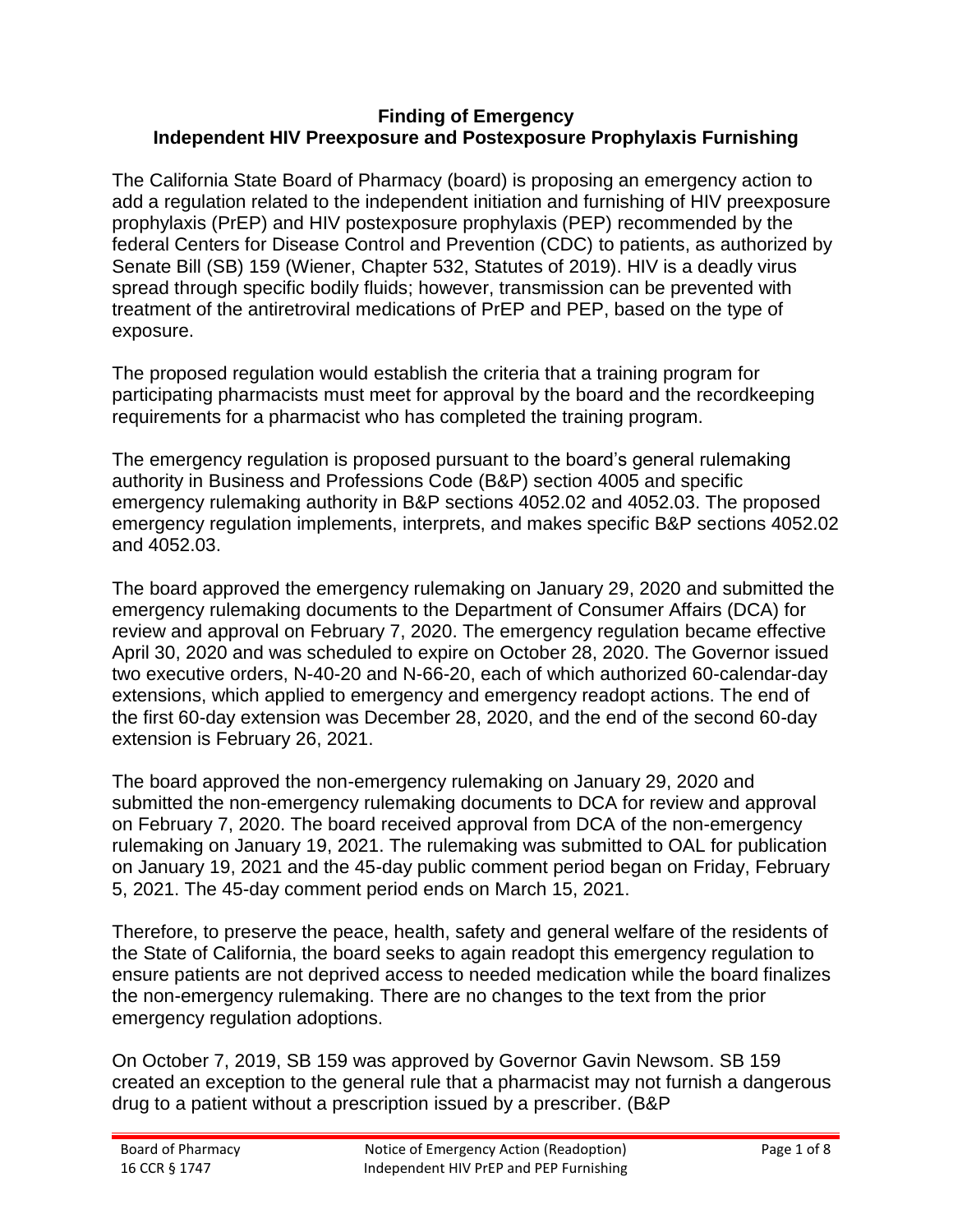sections 4040(a)(2), 4052(a)(10)(A)(iv)-(v), and 4059.) Under the exception created by SB 159, a pharmacist who completes a training program approved by the board may independently initiate and furnish PrEP (B&P section 4052.02) and PEP (B&P section 4052.03) in specified amounts, under specific circumstances, and counsel a patient on the use of those drugs. B&P sections 4052.02 and 4052.03 require a participating pharmacist to furnish those drugs if certain conditions are met, including if the pharmacist determines the patient meets the clinical eligibility criteria for PrEP or PEP specified in those sections and consistent with specified CDC guidelines.

B&P sections 4052.02(g) and 4052.03(g) require the board to adopt emergency regulations to implement the requirements of each section in accordance with the CDC guidelines by July 1, 2020. Both sections direct the board to develop the regulations in consultation with the Medical Board of California, and to develop the provisions of each regulation pertaining to a training program in consultation with the Medical Board of California and relevant stakeholders, including the Office of AIDS within the State Department of Public Health. The board complied with the above consultation provisions.

The Legislature has deemed the adoption of the proposed emergency regulation to be an emergency and necessary for the immediate preservation of the public peace, health, safety, or general welfare. (B&P sections 4052.02(g), 4052.03(g).)

### **INFORMATIVE DIGEST**

#### Summary of Existing Laws and Regulations

The Pharmacy Law (Chapter 9 [commencing with section 4001] of Division 2, B&P) provides for the licensure and regulation of pharmacists in this state by the board.

B&P section 4005 generally authorizes the board to adopt and amend rules and regulations pertaining to the practice of pharmacy.

B&P section 4052 authorizes a pharmacist to independently initiate and furnish PrEP and PEP as provided in B&P sections 4052.02 and 4052.03, "[n]otwithstanding any other law."

B&P sections 4052.02 and 4052.03 require the board to adopt regulations to establish the training requirements for pharmacists to independently initiate and furnish PrEP and PEP in accordance with CDC guidelines.

#### Policy Statement Overview

Clinical trials have demonstrated PrEP to be safe and effective in reducing the risk of HIV infection if an at-risk individual is adhering to the CDC-recommended PrEP regimen—a daily oral dose of tenofovir disoproxil fumarate with emtricitabine (TDF/FTC, commonly known by the brand name Truvada)—at the time of their exposure to HIV.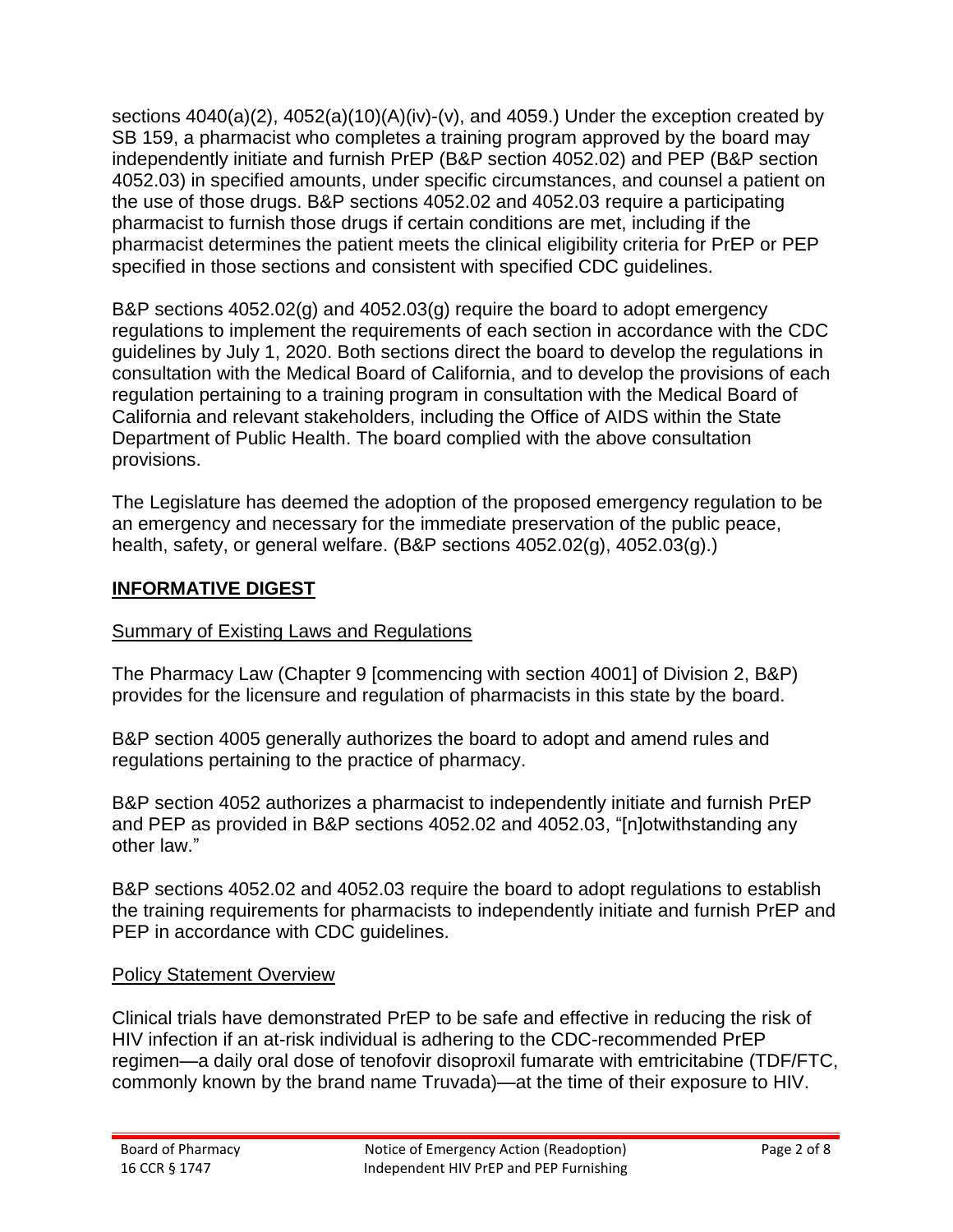In addition, data indicates that adherence to a 28-day course of the "preferred" or "alternative" three-drug regimens recommended by the CDC—is safe and effective in reducing the risk of infection after exposure to HIV when taken as soon as possible, but no later than 72 hours after exposure.

Creating access points to CDC-recommended PrEP and PEP consultation and treatment in pharmacies is critical to the health, safety, and general welfare of California residents and will help save lives. Pharmacists are well positioned to independently initiate and furnish PrEP and PEP as they are trusted healthcare providers, who are highly accessible to patients within their communities. Further, access to pharmacistinitiated PrEP and PEP treatment will enable at-risk individuals seeking PrEP to start the treatment sooner, enabling their body to build maximum protection from HIV infection sooner, and will enable individuals who have been exposed to HIV to start PEP sooner within its 72-hour window of effectiveness post exposure, improving outcomes for those individuals.

However, pharmacists cannot provide adequate PrEP and PEP consultation and treatment on their own without training. The proposed regulation will ensure that pharmacists who independently initiate and furnish PrEP and PEP have all training necessary to understand their responsibilities under California law, identify indications and contraindications for PrEP and PEP, and counsel patients on the appropriate administration of PrEP and PEP.

### Necessity Statements

The proposed emergency regulation adds section 1747 to Title 16 of the California Code of Regulations (CCR). The specific additions are as follows:

Subdivision (a) (before paragraph (1)) requires a pharmacist to successfully complete a training program approved by the board or provided by a provider accredited by an approved accreditation agency prior to independently initiating and furnishing PrEP or PEP. (See B&P section 4052.02(d) and 4052.03(d).) The board determined that approving training programs offered by accredited providers would increase the number of approved training programs available, thereby enabling more pharmacists to complete a training program than if the board developed its own training program or approved all training programs on a case-by-case basis. Increasing the number of pharmacists who are qualified to independently initiate and furnish PrEP and PEP would reduce barriers to patient access and benefit California residents. The board has established specific requirements within 16 CCR sections 1732.05 and 1732.1 that accreditation agencies must meet to accredit providers offering continuing education to pharmacists, which include providers that currently offer continuing education in PrEP and PEP. The board is satisfied that these requirements establish adequate safeguards to ensure that PrEP and PEP training programs accredited by an approved accreditation agency for the purposes of the proposed regulation will meet all the requirements specified within this proposal. Training programs that are not offered by an accredited provider but meet the specific requirements of this section may be submitted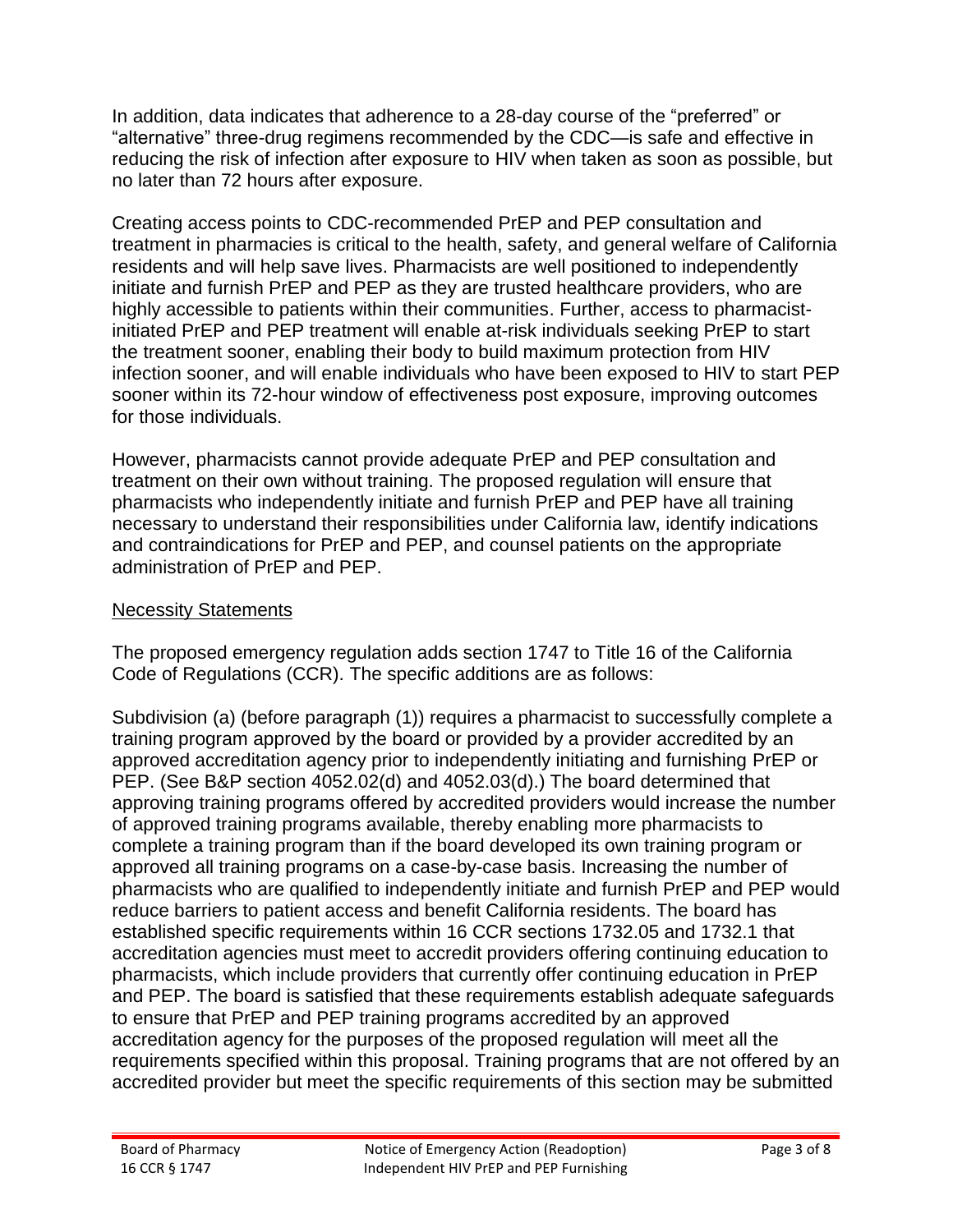for board approval and approval will be based solely on the criteria identified in subdivision (a).

Subdivision (a)(1) specifies that the training program shall cover both PrEP and PEP. (B&P sections 4052.02(d) and 4052.03(d).) The board determined that the training program should be comprehensive to both PrEP and PEP in order to encourage pharmacists to participate in the program.

Further, subdivision (a)(1) specifies that the training program shall consist of at least 1.5 hours of instruction. The board determined that 1.5 hours was the appropriate length based on discussions with stakeholders, who expressed concern that training requirements of two hours or longer would create a barrier to access, and by assessing the lengths of existing continuing education programs, which vary in length from one hour to three hours. HIV medicine is taught nationwide in pharmacy school. Therefore, the information will not be new to a large portion of pharmacists. Additionally, the board determined that the training program should establish a minimum competency for pharmacists providing PrEP and PEP and that pharmacists seeking to provide the services authorized by the proposed regulation can use their professional judgment and obtain additional training beyond the 1.5 hours should they wish to do so.

Subdivision (a)(1)(A) requires a training program to cover, at minimum, the pharmacology of PrEP and PEP. As a pharmacist will be independently initiating and furnishing these medications, the pharmacist must understand the pharmacology of the medications and their interactions in the body with other medications the patient may be taking. A pharmacist unfamiliar with the pharmacology of PrEP, for example, may not emphasize to a patient that adherence to the PrEP regimen is critical to HIV prevention and reduces the likelihood that an HIV infection will become drug resistant if unknowingly acquired while on PrEP.

Subdivision (a)(1)(B) requires a training program to provide the educational requirements to independently initiate and furnish PrEP and PEP as identified in B&P sections 4052.02 and 4052.03. The educational requirements ensure the pharmacist is trained and aware of the limitations on their authority to independently initiate and furnish PrEP and PEP, which is limited by statute to providing a maximum 60-day supply of PrEP once every two years and providing a full course of PEP within 72 hours of exposure when specific conditions are met. (B&P 4052.02(e)(6), 4052.03(e)(1).) A pharmacist must be aware of these limitations, which, in the case of PrEP, will help minimize the harm to patients who may have a condition or circumstance without the pharmacist's knowledge that may indicate that PrEP should not be used, and will also prevent pharmacists from prescribing PEP in excess of, or otherwise inconsistent with, CDC recommendations. In the case of both PrEP and PEP, limiting the treatment a pharmacist may provide will encourage patients to continue treatment with a primary care provider, who will be better positioned to manage the patient's care.

Subdivision (a)(1)(C) requires a training program to provide education on patient counseling techniques and information, including counseling on sexually transmitted diseases and sexual health. Patient counseling is required by B&P sections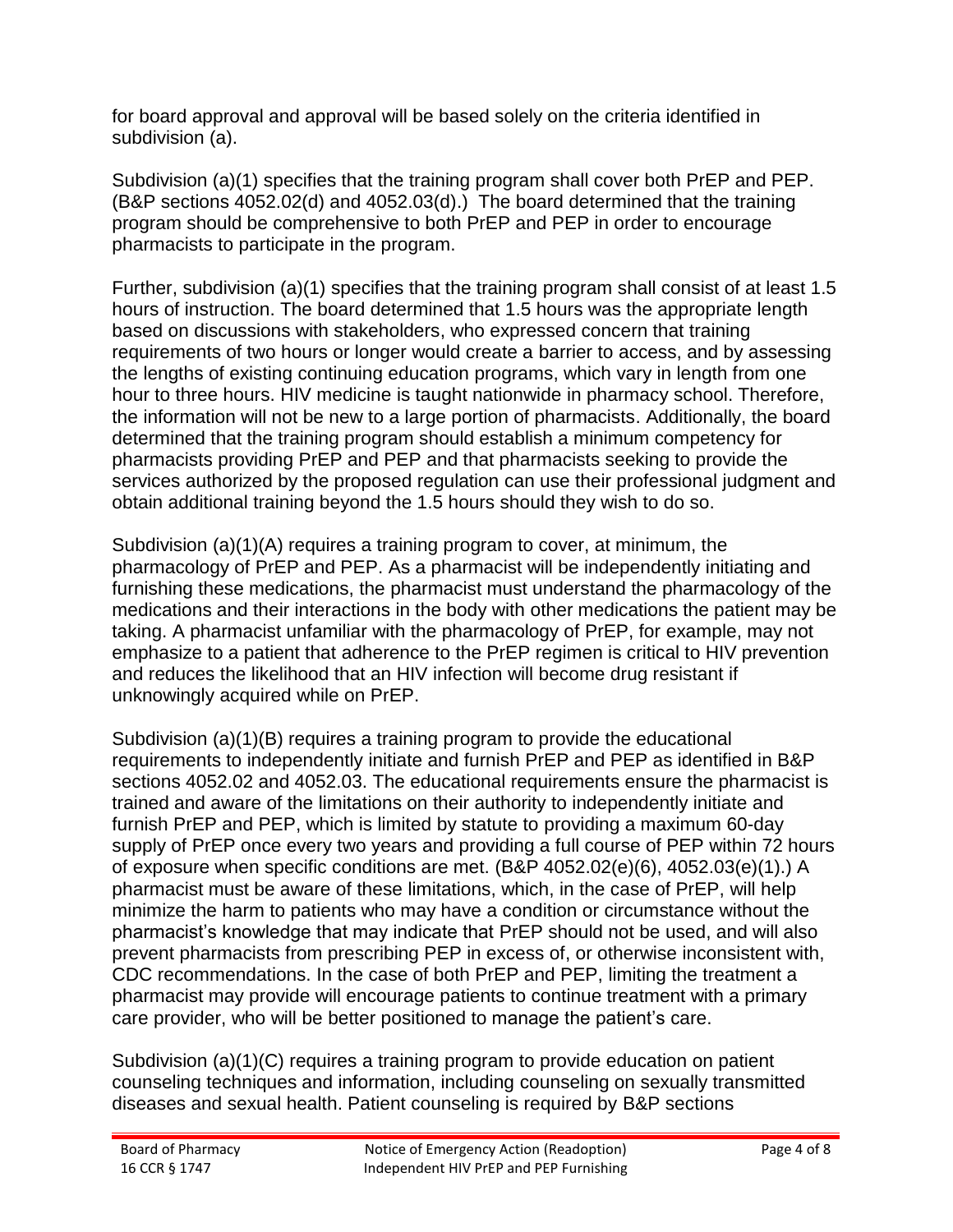4052.02(e)(4) and 4052.03(e)(3). Training in this area is important to ensure patients are receiving accurate and consistent information. Risk factors for acquiring HIV often correspond with risk factors for other sexually transmitted infections of which a patient should be aware. Additionally, the training will help the pharmacist counsel patients on sensitive topics. Without counseling, a pharmacist's discomfort asking about sexual history, or perceived discomfort of the patient, may prevent a pharmacist from accurately determining a patient's risk of HIV acquisition and eligibility for PrEP or PEP.

Subdivision (a)(1)(D) requires a training program to provide the pharmacist with sources to obtain patient referral resources and supplemental resources for pharmacists. This information is critical for pharmacists providing PrEP and PEP because pharmacists need to understand the type of resources available for patients, as well as themselves, and how and where to obtain the information. For example, the Office of AIDS, through the California Department of Public Health, provides HIV prevention resources and resources for those living with HIV and AIDS. Additionally, federal resources are available through the CDC. The training on resources will ensure the pharmacist is aware of, and can share the information with, patients, and that a patient will be better situated to find help after a pharmacist becomes statutorily constrained from continuing PrEP treatment without a prescription or when the patient has completed PEP treatment.

Subdivision (a)(1)(E) requires a training program to provide education on financial assistance programs, including the Office of AIDS' PrEP Assistance Program (PrEP-AP). This requirement is added as B&P sections 4052.02(d) and 4052.03(d) require that the training program provide information on financial assistance programs. The Office of AIDS' PrEP Assistance Program is the financial assistance program for California residents. This information is critical for pharmacists providing PrEP and PEP because cost of treatment can be a barrier to access.

Subdivision (a)(1)(F) requires a training program to provide education on the clinical eligibility recommendations provided in the CDC guidelines defined in B&P sections 4052.02(c) and 4052.03(c). B&P sections 4052.02 and 4052.03 require utilization of the CDC guidelines for PrEP and PEP, or any subsequent guidelines, published by the CDC to establish clinical eligibility for drug or drug combinations provided to patients. Additionally, the CDC guidelines provide clinical criteria patients must meet in order to receive PEP. (B&P 4052.03(e)(1)-(e)(3).)

Subdivision (a)(2) requires a training program to require an assessment with a score of 70% or higher to receive documentation of the successful completion of the course. This requirement was added to ensure minimum competency upon completion of the course to independently initiate and furnish PrEP and PEP. The board determined that 70% was an acceptable score to demonstrate minimum competency. Minimum competency is necessary to ensure patient safety while improving access to these medications. The board notes that minimum training is appropriate and trusts a professional pharmacist to seek out additional training if they determine it necessary.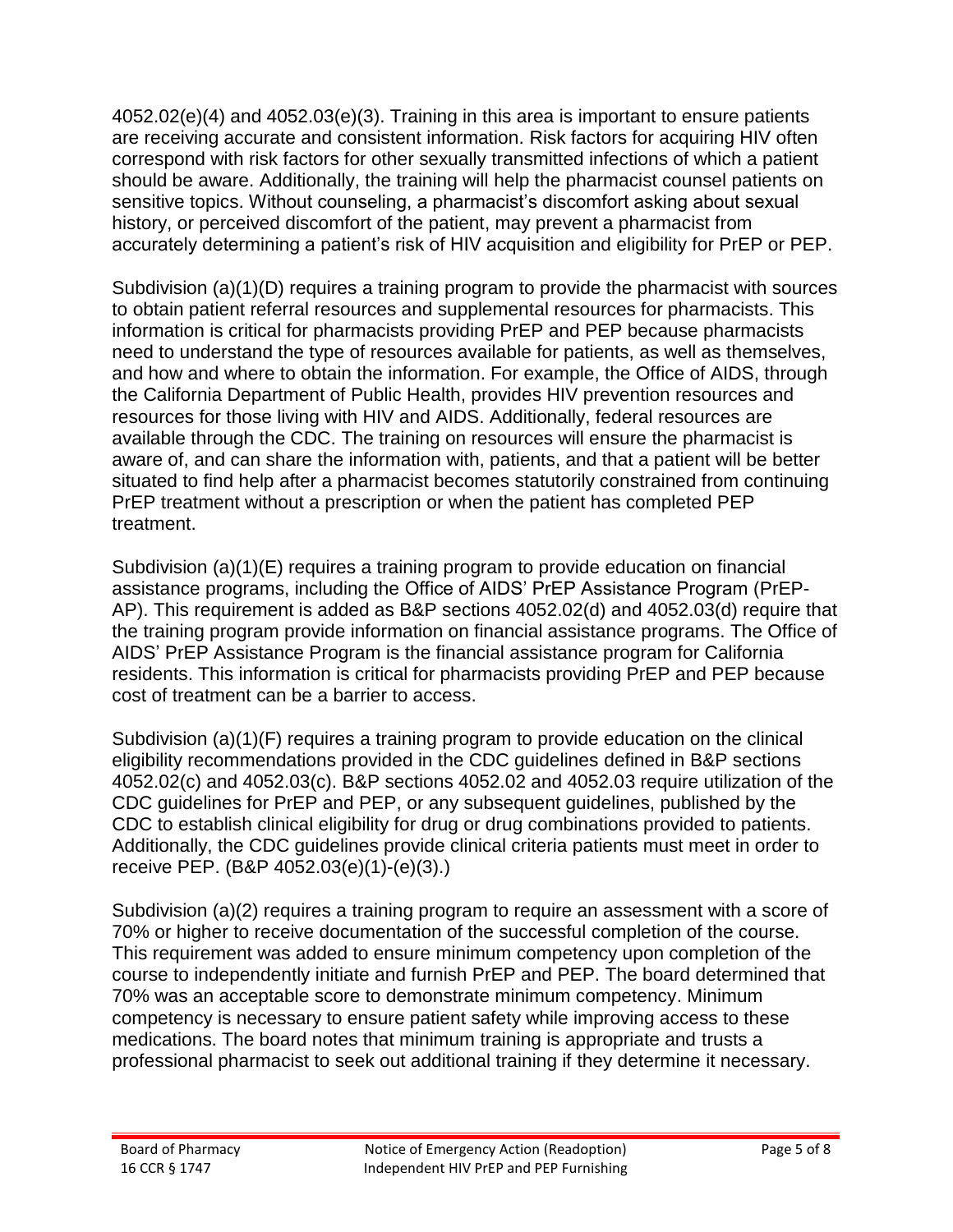Subdivision (b) requires a pharmacist who independently initiates and furnishes PrEP and PEP to maintain proof of their successful completion of the training program for a period of four years. If a pharmacist completed the training as part of an equivalent curriculum-based training program completed from a recognized school of pharmacy, the pharmacist can document that they completed the required training by maintaining a written certification from the registrar or training director stating that they completed the required training as part of their institution's curriculum or within coursework completed by the pharmacist. The pharmacist is not required to submit this documentation to the board. They need to maintain the written certification as proof of their successful completion of a PrEP and PEP training program. If training is completed as part of the pharmacist's pharmacy education, a certificate of completion would not typically be provided (as would be obtained for the training from a CE provider). Therefore, the board determined that a written certification from the registrar or training director stating that the required training was completed as part of their institution's curriculum or within coursework is an acceptable form of documentation of the necessary training.

The board determined that four years is the appropriate length of time to maintain documentation of successful completion of the training program for consistency with the period of time pharmacists are required to maintain their certificates of completion of their continuing education courses, as provided in 16 CCR section 1732.5(c). The board believes that most pharmacists will complete the training course through an accreditation agency and receive a certificate of completion.

Maintaining consistency with the four-year recordkeeping requirement for continuing education will ensure that the records are maintained and will eliminate confusion with having different time frames. Additionally, maintaining proof of completion of the training program will allow the board to confirm compliance with the regulation during routine pharmacy inspections if pharmacists are independently initiating and furnishing PrEP and PEP pursuant to the proposed regulation and/or during an enforcement investigation.

# Consistency and Compatibility with Existing Regulations

The board conducted a search of the California Code of Regulations and determined that the proposed regulation is neither inconsistent nor incompatible with existing state regulations.

# Underlying Data

- 1. Senate Bill (SB) 159 (Wiener, Chapter 532, Statutes of 2019)
- 2. Letter from California State Senator Scott Wiener to California State Board of Pharmacy, dated November 5, 2019
- 3. Board Meeting Materials and Additional Meeting Materials, January 29-30, 2020, https://www.pharmacy.ca.gov/about/meetings\_full.shtml
- 4. Relevant meeting materials and minutes from board Licensing Committee meeting held January 9, 2020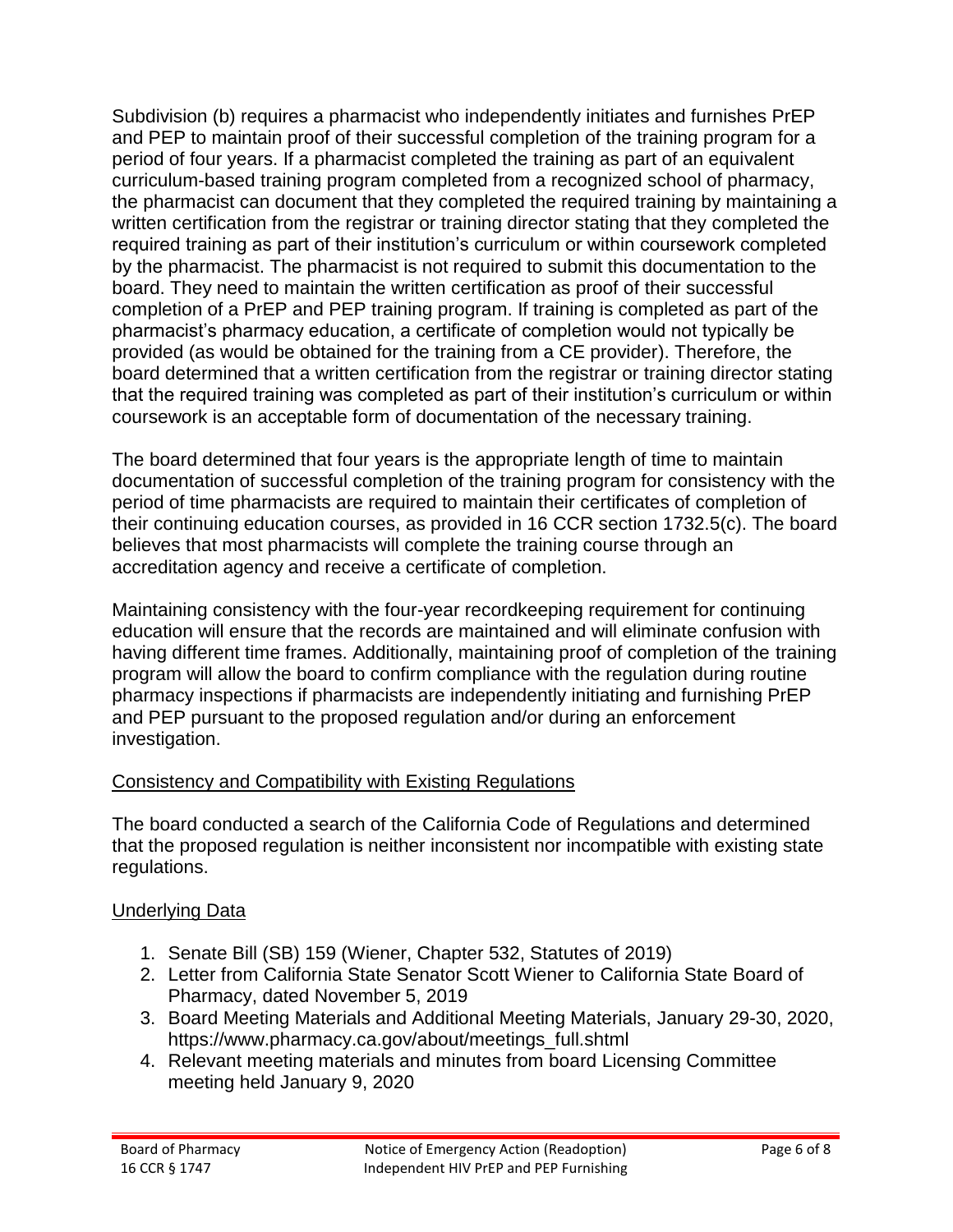- 5. Relevant meeting materials and minutes from board Licensing Committee meeting held December 12, 2019
- 6. CDC guidelines for PrEP: CDC, "Preexposure Prophylaxis for the Prevention of HIV infection in the United States—2017 Update: A Clinical Practice Guideline" (March 2018) https://www.cdc.gov/hiv/pdf/risk/prep/cdc-hiv-prep-guidelines-2017.pdf
- 7. CDC guidelines for nPEP: "Updated Guidelines for Antiretroviral Postexposure Prophylaxis After Sexual, Injection Drug Use, or Other Nonoccupational Exposure to HIV—United States, 2016," https://www.cdc.gov/hiv/pdf/ programresources/cdc-hiv-npep-guidelines.pdf
- 8. California Department of Public Health, Office of AIDS, "Pre-Exposure Prophylaxis (PrEP) and Post-Exposure Prophylaxis (PEP)" https:// www.cdph.ca.gov/Programs/CID/DOA/Pages/OA\_prev\_PrEP.aspx
- 9. Letter from the California State Board of Pharmacy to the Medical Board of California, dated February 21, 2020

# Fiscal Impact Estimates

Cost to Any Local Agency or School District for Which Government Code Sections 17500 – 17630 Require Reimbursement: None

Fiscal Impact on Public Agencies Including Costs or Savings to State Agencies or Costs/Savings in Federal Funding to the State: The board does not anticipate the regulations to result in a fiscal impact to the state.

The board already ensures licensees comply with current law and regulations related to continuing education (CE) compliance through inspections. As a result, the board does not anticipate any increase in workload or costs resulting from the proposed regulations.

Nondiscretionary Costs/Savings to Local Agencies: None

Effect on Housing Costs: None

Local Mandate: None

# Mandate on Local Agencies or School Districts

This regulatory action does not impose a mandate on local agencies or school districts.